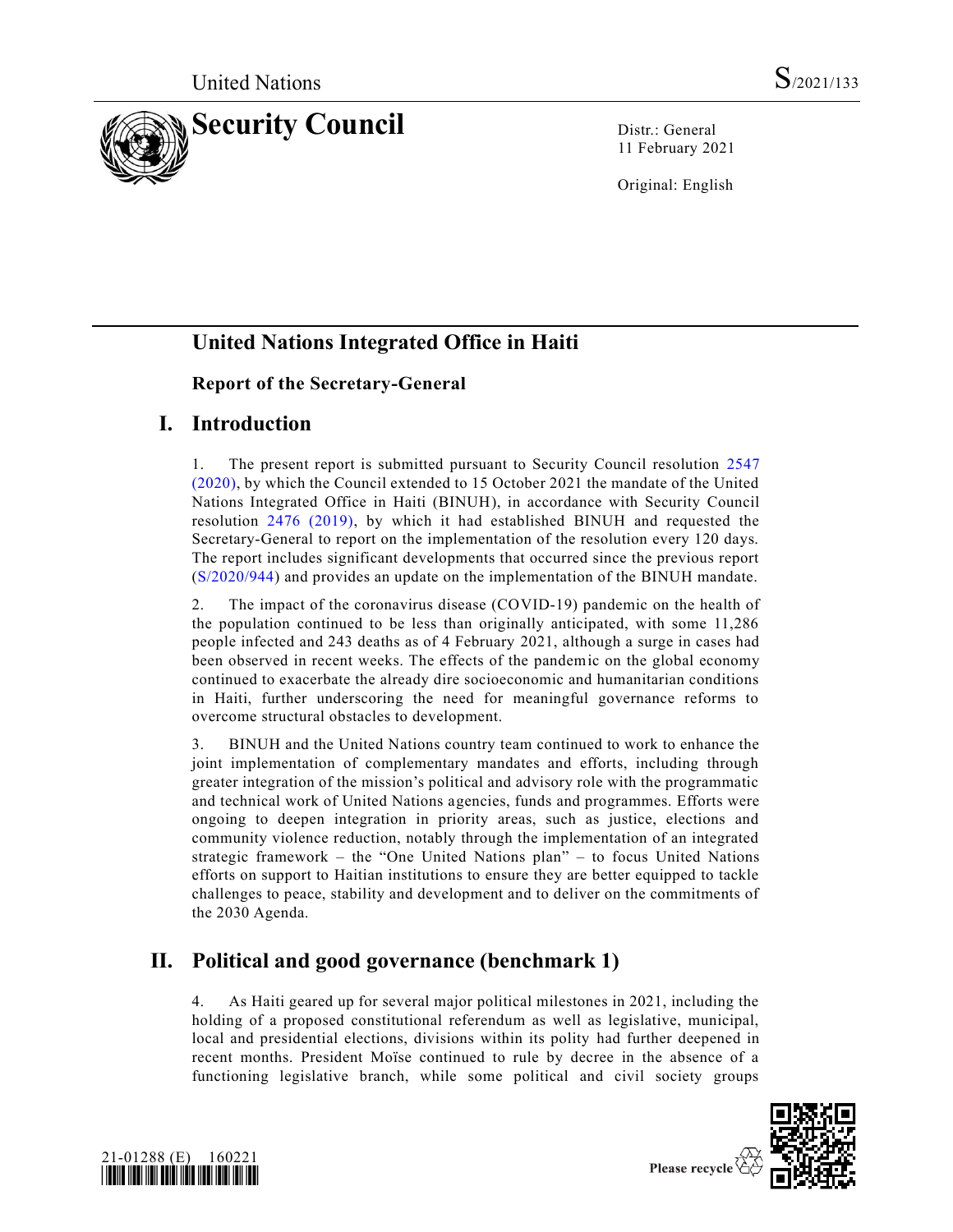continued to call for him to leave office by 7 February 2021. Notwithstanding the protracted polarization within the political class, diverse political, social and economic actors interested in finding common ground continued their efforts to forge a consensus, undertakings that had yet to yield concrete results.

5. In addition to the fraught political environment, public concern over the worsening security situation, including the Government's inability to stem rampant kidnappings and surging levels of criminality, fuelled anti-government protests.

6. Meanwhile, as the Government adopted a new \$3.6 billion budget and concretized plans for a constitutional referendum and elections in 2021, several new political parties and platforms formed, sometimes with the support of civil society and the private sector. While many of the new entities appeared to be searching for ways to build consensus to facilitate the successful holding of the various electoral processes in 2021, some rejected any possibility of dialogue with the Moïse administration.

7. One area of broad agreement among Haitian political and civil society stakeholders was that the 1987 Constitution, amended in 2012, with its complex semi-presidential system and frequent elections, represented one of the root causes of Haiti's instability. Nonetheless, the appointment on 15 October 2020 by the Executive of the five-member Independent Consultative Committee to oversee the drafting of a new constitution elicited critical reactions owing to a lack of prior consultation with relevant stakeholders and disagreements over the legitimacy of the process in the absence of a functioning Parliament to lead it.

8. In the month following its creation, the Committee, headed by the former interim President from 2004 to 2006, Jean Boniface Alexandre, had launched a series of thematic consultations with subject experts to review the provisions of the 1987 Constitution and propose alternatives to the current political regime, electoral system and local governance structures, among others. The initial draft of the proposed constitution was intended to serve as the basis for consultations with a broader group of stakeholders, such as political parties and civil society. A final draft, elaborated following a review of the results of those consultations, was expected to be submitted to the Executive on 4 March 2021. Over the course of the drafting period, the Committee had held a number of press conferences to update Haitians on its progress and to promote public awareness of the ongoing process. In a series of communications and interviews, Committee members indicated that the first draft of the constitution would propose a presidential system – with a President and a Vice-President elected by universal suffrage and a unicameral parliament, thus abolishing the Senate – as well as simplified local government structures. The proposal to eliminate the Senate was pre-emptively contested by its new president, recently elected by the 10 seated members of the Upper Chamber, which had been quorum-less since January 2020.

9. In parallel, the Provisional Electoral Council published its proposed electoral calendar in early January 2021. The document specified that a constitutional referendum was to be held on 25 April, to be followed by the overdue legislative polls and the presidential election on 19 September, and delayed municipal and local elections along with the legislative and presidential runoff elections on 21 November. The holding of elections on the latter two dates was likely to depend on the outcome of the referendum, as a new constitution might rationalize the number of local polls and eliminate the requirement for runoffs.

10. Some observers questioned the logic of publishing an electoral calendar prior to the conclusion of the ongoing process to draft a new constitution. Those reservations further called into question the legitimacy of the electoral body itself, already weakened by the Court of Cassation's failure to administer the oath of office to its members and the ensuing controversy surrounding their appointment. Indeed,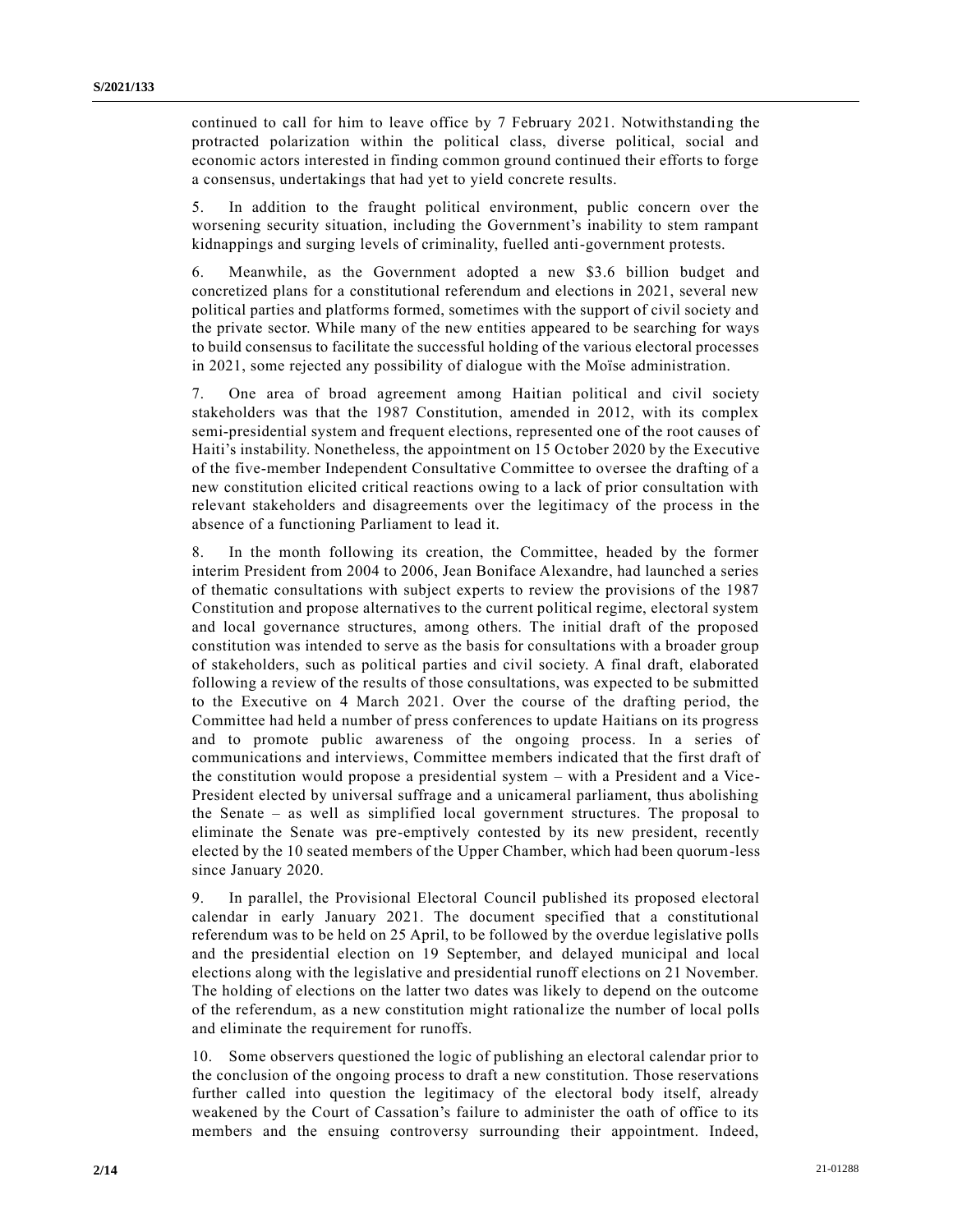following the collective resignation in July 2020 of all nine members of the previous Provisional Electoral Council, several sectors traditionally represented in that body declined to nominate new representatives owing to tenuous relations with the President. Eschewing further consultations, President Moïse proceeded to fill the vacancies through a decree and mandated the councillors with organizing a constitutional referendum in addition to the expected polls.

11. Nonetheless, the Electoral Council continued to make headway in preparing for the referendum and the elections by developing a budget of \$125 million for the entire 2021 polling cycle. Drawing on the 2015 electoral decree, the Council also prepared a draft referendum decree that was promulgated by the Executive on 5 January. The decree enabled all Haitians, including those living abroad, registered with the Office of National Identification, which provides the data to the electoral council to generate a new voter registry, to cast a vote using the new identification card, a Haitian passport or a driving license issued by a Haitian authority. The outcome of the referendum would be determined by a majority of valid votes, with no minimum turnout threshold.

12. As electoral preparations accelerated, the ability to create a sufficiently conducive political and security environment while addressing logistics and funding constraints would continue to represent a major challenge. The Office of National Identification would need to expedite its citizen registration process in order to enfranchise as many of the estimated 6.7 million eligible voters as possible before the registry closed on 24 February. Currently, unless there was a further acceleration in the registration process, some 2.5 million citizens would be at risk of not fea turing on voting lists. In addition, the pressure exerted by armed gangs in control of populous neighbourhoods with large electoral constituencies, that are known to be open to political influence, together with a persistent lack of security could undermine confidence in the electoral process and have a negative impact on voter turnout.

13. Several voices, both domestic and foreign, reiterated strong calls to the President to limit his use of executive decrees to govern, perceived as further stoking political tensions and mistrust. Two decrees issued on 26 November purporting to create a national intelligence agency and enact an "anti-terrorism" law drew the most criticism, including from the Core Group. Certain provisions in the latter overstated what constitutes a terrorist act, to include seemingly minor offenses, and related sanctions. Other criticisms related to the lack of oversight mechanisms for officials of the newly created intelligence agency, including possible immunity from some judicial processes, and the importance of aligning its mandate with that of the Haitian National Police. Following a request by the Executive to review the decrees, the Office of the Ombudsperson recommended that the Government establish accountability and parliamentary oversight mechanisms and decriminalize minor offenses. Decrees seeking to enforce the exchange rate between the United States of America dollar to the Haitian gourde and modify the mandate of the Superior Court of Audit – supposedly to push through priority electricity and other projects – were also the source of criticism.

14. Despite ongoing efforts, the country's path to institutional normalcy and democratic renewal appeared fraught and riddled with uncertainty. A minimum consensus among political stakeholders could contribute to a successful constitutional reform process. Such a development would also improve the conditions in which the planned, and in some cases long overdue, elections would be held. Addressing the challenges faced by the Office of National Identity to generate the necessary momentum for the citizen registration process, was key to ensuring the maximum possible number of participating voters. In that respect, the Government's disbursement of \$20 million to launch procurement and logistics processes represented an encouraging signal of its commitment to funding the upcoming electoral processes.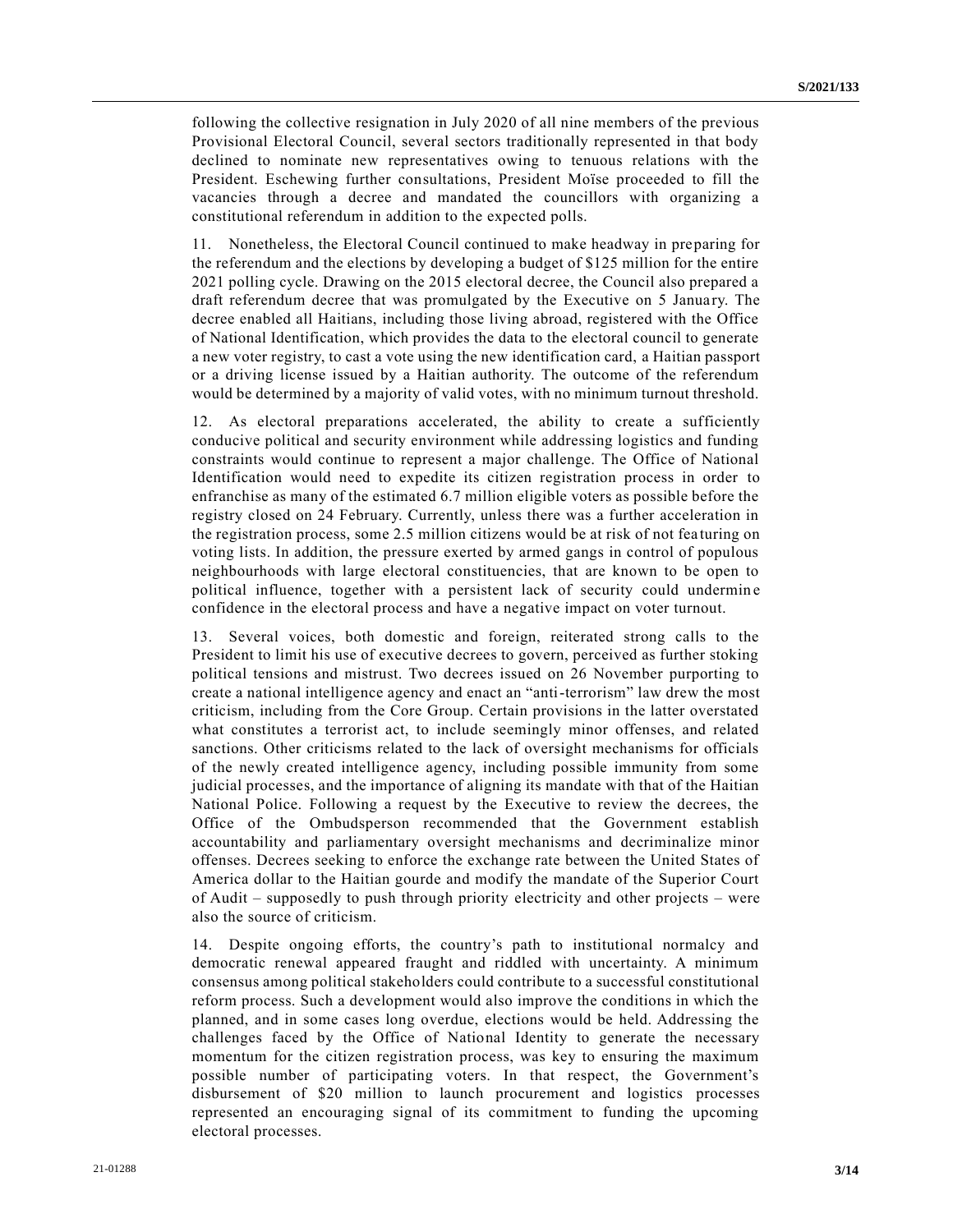15. The United Nations, in response to the formal request made by the Government on 11 November 2020 for electoral assistance, would continue to work with Haitian authorities and other stakeholders to create conditions favourable for the transparent, participatory and inclusive holding of the various determined by national authorities.

16. As the situation on the ground was evolving rapidly, the Security Council would receive further updates on recent political developments at the consultations on the question regarding Haiti.

#### **III. Violence reduction (benchmark 2)**

17. The mounting insecurity, driven by a growing wave of kidnappings combined with several ruthless killings, increased public outrage, as evidenced by a monthly average of 84 demonstrations in the second half of 2020. That phenomenon compelled the Haitian authorities to take decisive action regarding escalating gang-related criminality. As part of a shift to a more assertive public safety agenda, for the first time in 13 years, the national police received a significant budget increase in September, affording it more capability to fight crime. Concurrently, the new Director-General *ad interim* and new General Inspector in Chief, who were appointed in October, changed the majority of the senior police management team.

18. Through the Superior Council of the National Police, Prime Minister Jouthe directed the new police leadership to resolve pressing public order issues. In response, throughout December 2020 and January 2021, the national police adopted a more robust response to public disorder and intensified interdiction measures to curb violent crime in gang-ridden areas, starting in the Port-au-Prince neighbourhood of Village-de-Dieu. With logistical support from the engineering unit of the Haitian military, specialized police units engaged in a pacification drive in that area, as well as in nearby Martissant. While those operations drove gang members out, they also resulted in an undisclosed number of residential buildings being destroyed. The neighbourhood of Bel-Air in Port-au-Prince and the commune of Croix-des-Bouquets (West Department) witnessed similar police action amid inter-gang violence. With their activities disrupted in some of their Port-au-Prince strongholds, the gangs became more active on the outskirts of the metropolitan area and in neighbouring departments. This was observed in a few areas of the Artibonite Department, where gangs posed additional security threats to which the national police was responding.

19. Despite the disruption of activities of armed criminal groups by the national police and the work of the National Disarmament, Demobilization and Reintegration Commission to negotiate a de-escalation with gangs, 70 abductions were reported between September and December (including of 13 women and 6 minors). In the past 12 months, kidnappings followed a concerning trend as they increased by 200 per cent compared with the previous year (a total of 234 cases, including 59 women and 37 minors, were reported in 2020 compared with 78 in 2019). Voluntary homicide followed a similar, albeit less pronounced, trend, increasing by 20 per cent (1,380 cases reported by the police) in 2020, with three quarters of the cases recorded in the West Department. Conversely, with 424 cases (including 182 women, 53 men, 146 girls and 43 boys), instances of gender-based violence recorded by the national health system, which were still underreported, fell 7.3 per cent from September to November compared with the previous quarter, while the police registered a 12 per cent increase in rapes, from 43 to 49, during the same period.

20. Prime Minister Jouthe established an interministerial task force in late October, headed jointly by the Chairperson of the National Disarmament, Demobilization and Reintegration Commission and the Minister for Social Affairs and Labour, and composed, among others, of representatives of the Presidency and the Office of the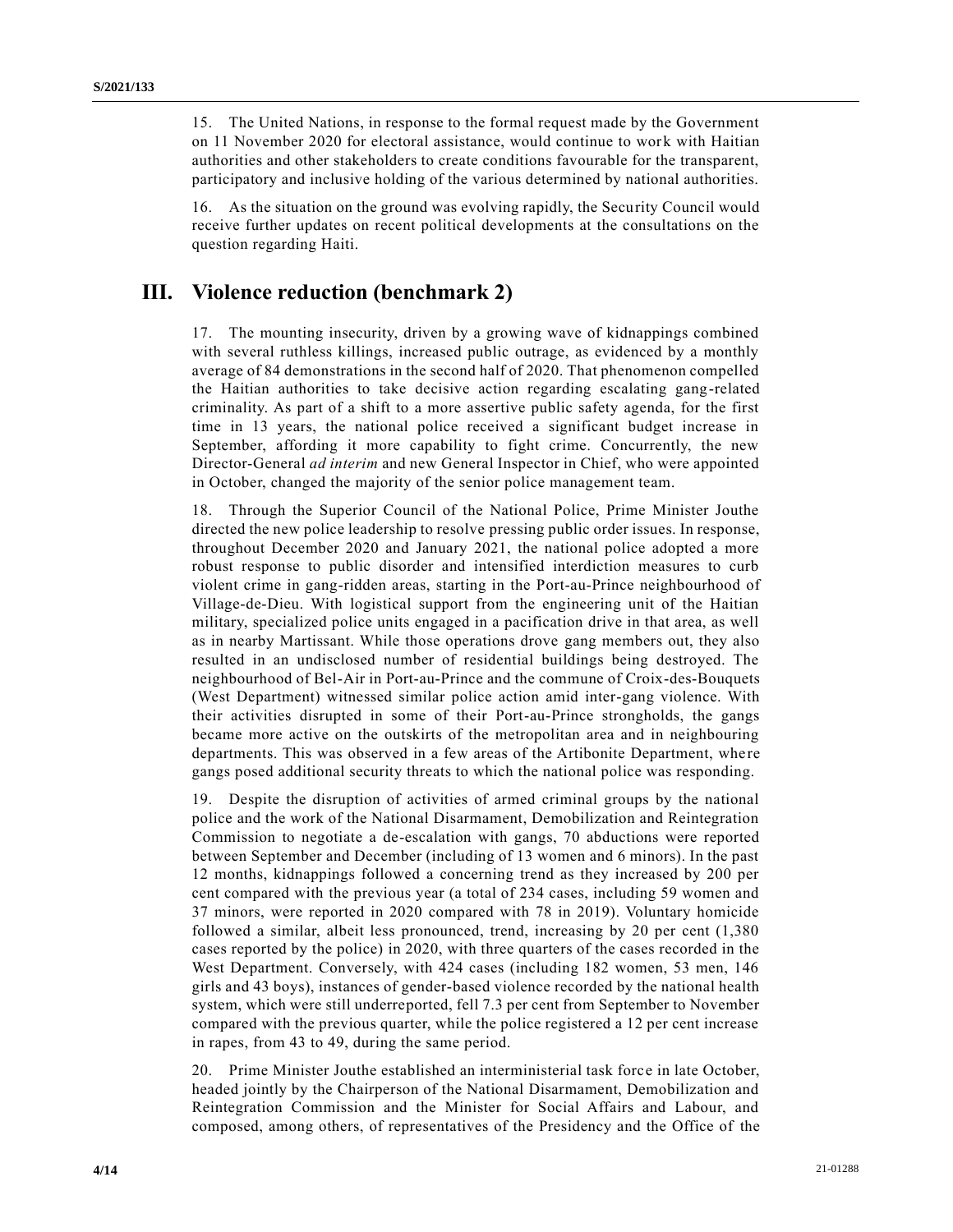Prime Minister, to inject greater consistency in the Government's response to community violence. BINUH participated in a task force meeting in December that endorsed a \$6.4 million plan to be implemented between October 2020 and March 2021. To date, some funds had been disbursed to finance cash-for-work projects, vocational training, mobile medical assistance and short-term financial assistance to vulnerable groups in 13 geographical areas, including gang hotspots in Port-au-Prince. Moreover, to accelerate progress in implementing a holistic approach to community violence reduction, BINUH provided material support and technical expertise to the National Disarmament, Demobilization and Reintegration Commission. Most notably, five BINUH staff were co-located with the Commission, to which they provided secretariat support. They also managed a coordination platform with non-governmental organizations and United Nations agencies, funds and programmes. The Executive, however, had yet to endorse the national community violence reduction strategy submitted on 4 May 2020, which would provide a strategic framework for all stakeholders, governmental and non-governmental, and improve coordination among them.

21. The period saw progress, with United Nations support, in establishing a comprehensive national weapons and ammunition management framework in accordance with relevant instruments, standards and guidelines. Within the framework of the Peacebuilding Fund project on disarmament, demobilization and reint egration in Haiti, and at the request of the Government, the United Nations Development Programme (UNDP), the United Nations Regional Centre for Peace, Disarmament and Development in Latin America and the Caribbean and BINUH completed, in September, a review of the draft law on firearms adopted by the Haitian Senate in July 2019, as well as a comparative legal study of the existing national arms control framework. Relevant United Nations entities, line ministers and senior government officials were subsequently presented with the findings and recommendations in two back-to-back virtual workshops held on 28 and 29 September. The Ministry of Justice and Public Security formed an interministerial taskforce on 22 December to implement the findings of the review of the draft law, including redrafting the text to conform with regional and international arms control instruments. As part of the same project, the International Organization for Migration (IOM) convened two bilateral meetings on 2 and 8 December in the communes of Ouanaminthe and Malpasse to enhance cross-border cooperation against drug, weapons and human trafficking with the Dominican Republic. It has since submitted a draft customs, immigration and police agreement to Prime Minister Jouthe for his approval.

22. Resources from the Peacebuilding Fund were made available at the end of October to support the community violence reduction project that will be jointly implemented by UNDP, the United Nations Office for Project Services (UNOPS) and the United Nations Population Fund (UNFPA). In cooperation with BINUH, the three implementing entities initiated a mapping of existing community platforms. Moreover, the Peacebuilding Fund recently approved a project under the gender and youth promotion initiative. Expected to be launched in the first quarter of 2021, the project will aim to foster the effective participation of women and young people in peacebuilding processes in the commune of Cité Soleil and the Port-au-Prince neighbourhoods of Bel-Air and Saint Martin.

23. Finally, a binational, cross-border project funded by the Peacebuilding Fund was approved in December to revitalize the Haiti/Dominican Republic Mixed Bilateral Commission. The project, which will be implemented by IOM and UNDP, aims to strengthen spaces for binational dialogue to promote cooperation at the community and institutional levels between the two countries.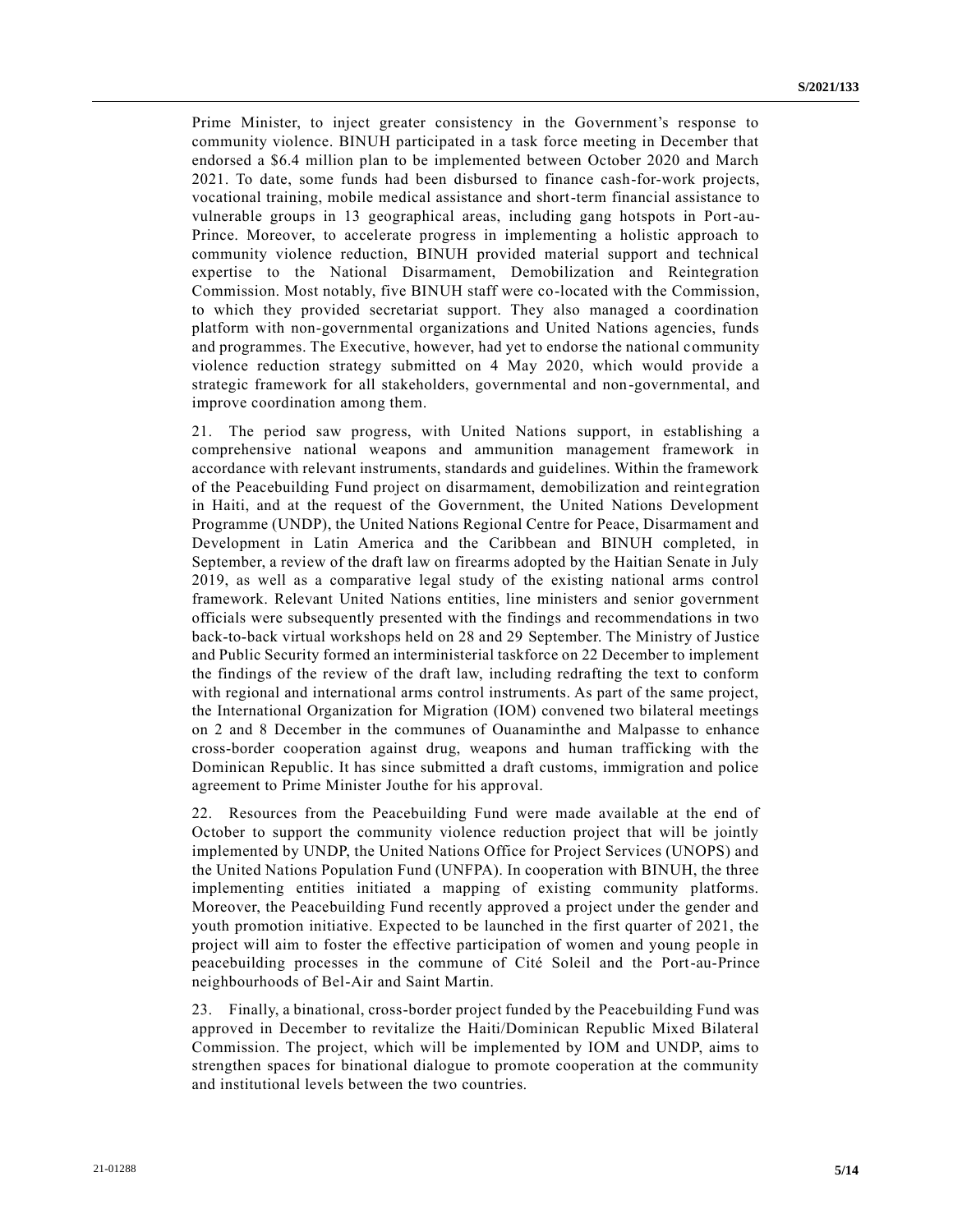## **IV. Security and the rule of law (benchmark 3)**

24. The renewed commitment of the Government to addressing public safety issues had scant impact on the Haitian criminal justice system, as the period under review saw continued discontent of judicial actors, limited police development and a growing prison population. Rule of law institutions continued to face serious challenges owing to repeated strikes by judicial staff that affected the functioning of the justice system and prevented the release of eligible prisoners from congested prisons, which report an alarming occupancy rate of 315 per cent, among the highest in the world.

25. Recognizing the need to build a police force capable of ensuring security conditions conducive to the holding of the electoral events planned for 2021, the Government and donors increased their attention to, and investment in, the police in recent months. The share of the overall national budget for the national police rose to 6.59 per cent. The reinforced police budget of \$239.7 million, which represents an increase of 53 per cent from the 2019/20 fiscal year, includes \$209.3 million for operations and \$30.4 million for investments. Furthermore, the Prime Minister launched a 10-month project, with support from the Government of Japan, to build more than 600 affordable housing units and concluded an agreement with a private hospital to provide free emergency care to police personnel. In addition, a project was signed in September to strengthen the corporate governance, organizational gender mainstreaming and operational capacities of the Haitian National Police, with support from the Government of Canada. Underperformance is also being addressed by donors, especially in areas frequently raised by civil society organizations, including crowd control, the use of force and the protection of human rights, with training and capacity-building being provided by the United States to reform police public order units nationwide ahead of the upcoming elections. Colombia, France and the United States were also supporting the development of the anti-kidnapping capacity of Haiti.

26. Having been nominated amid a surging wave of kidnappings and gang violence, the new Director General *ad interim* of the National Police was mandated to rein in criminality and address the activities of disgruntled police officers in the fringe *Fantom 509* group, which continued to stage violent flash protests in Port-au-Prince. Beyond addressing major crime trends and the proliferation of gang violence, the main challenge of the new police chief, who had previously led the institution from 2004 to 2005, was to continue to develop the police into an adequately equipped, professional and gender-sensitive force amid worrisome signs of attrition. Since the previous report, the police force lost an additional 25 officers; its total strength now stood at an estimated 14,997 police officers, including 1,581 women (10.5 per cent). That downward trend was expected to accelerate in 2021 owing to the first wave of officer retirements after 25 years of service, which would compound the average annual attrition rate of approximately 400 officers. Commencing the training of the next class of recruits, scheduled for early 2021, was therefore paramount to ensure adequate police staffing and meet upcoming security challenges.

27. The General Inspectorate of the Haitian National Police continued to play a significant role in the reform of the police institution. Supported by UNDP, with funding from Canada, the Inspectorate expanded its oversight capacity with the inauguration on 30 November of its first regional office in Cap-Haïtien (North Department). Concurrently, the General Inspectorate pursued an awareness-raising campaign on ethics and conduct that had so far reached nearly 1,000 police officers. Internal investigations were also ongoing, including against 70 officers allegedly involved with the illegal *Fantom 509* group, and several directives are being developed to improve the force's legal and management frameworks.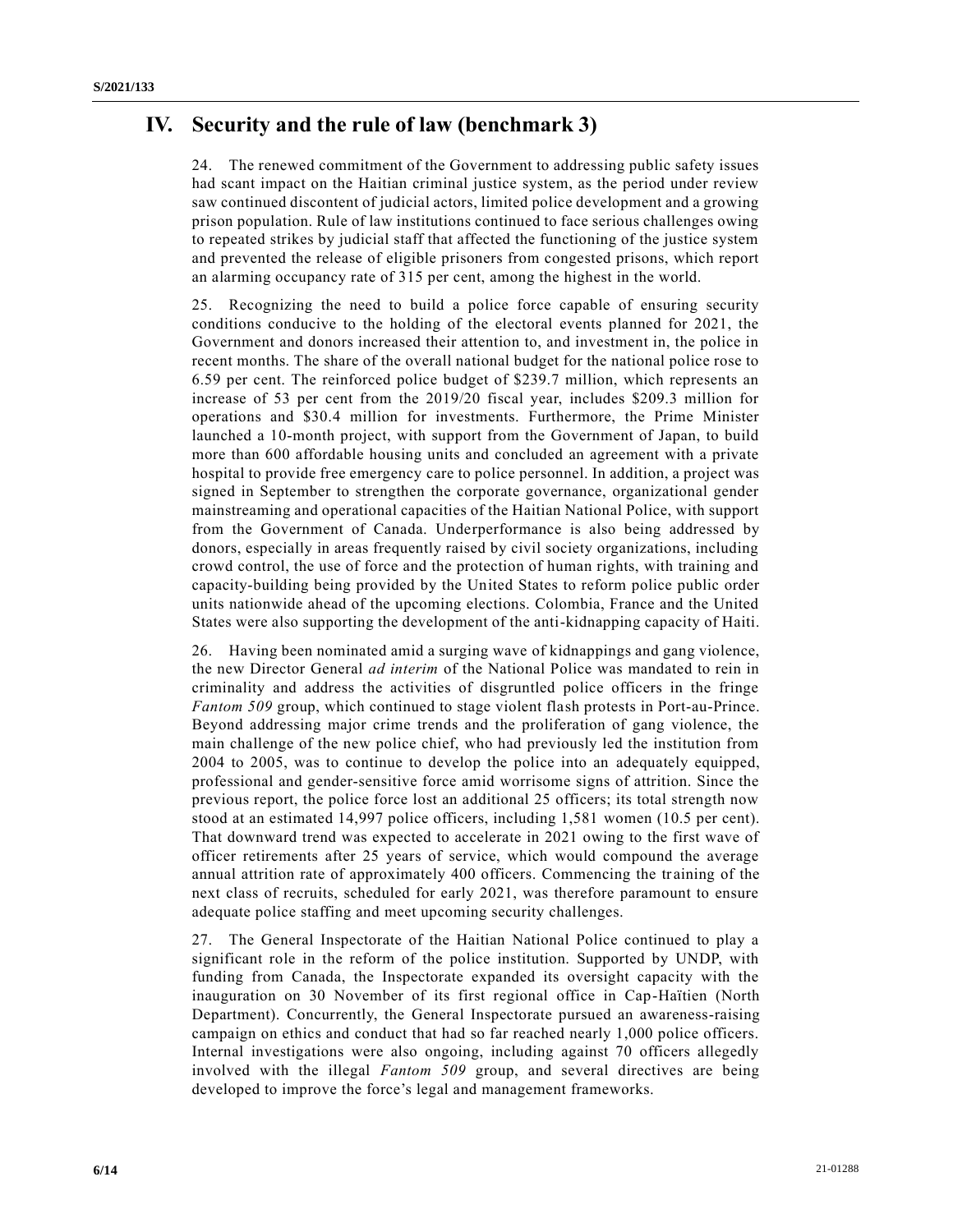28. The Superior Council of the Judiciary was allocated \$33 million in the 2020/21 budget, which was roughly a 35 per cent increase from the previous budget. Nonetheless, several magistrates' associations, including the Professional Association of Magistrates, the National Association of Haitian Magistrates and the National Network of Haitian Magistrates, called upon the Executive to further increase the allocation from the current 1.5 to 5 per cent. They also demanded action to address the renewal of expired judicial terms. Meanwhile, intermittent strikes by key judicial actors continued to negatively affect the functioning of the judiciary and limit the number of hearings and judicial proceedings held. In particular, public prosecutors conducted a month-long nationwide strike in November and December to protest against working conditions and demand a salary increase and the payment of salary arrears. The United Nations, in consultation with the Superior Council of the Judiciary and the Ministry of Justice and Public Security, continued to work to encourage that the two institutions jointly address the grievances of judicial actors and strengthe n their respective inspection units to improve the performance of judges and prosecutors.

29. Haitian institutions made incremental progress towards developing tools to reduce pretrial detention, with support from the United Nations and the Justice Sector Support Program of the United States Agency for International Development. Following an 18-month hiatus, the *Comité de suivi de la chaîne pénale* of the Portau-Prince jurisdiction – a coordination and information-sharing forum of key justice sector actors created to decongest prisons by fast-tracking cases – reconvened on 11 December and agreed to hold accelerated hearings in the capital's courts and prisons. In addition, the Ministry of Justice and Public Security organized a national workshop from 11 to 13 January to validate and disseminate a new national strategy to reduce pretrial detention. Despite those positive developments, persistent delays in establishing the Board of the Legal Aid Council continued to hamper the opening of 11 decentralized legal aid offices that, by providing free legal assistance to the most vulnerable segments of the population, would play a critical role in the fight against pretrial detention.

30. In parallel, efforts continued to promote more adequate conditions in the country's prisons. The Directorate of Penitentiary Administration transferred the monitoring and oversight of the prison certification process from BINUH to the Office of the Ombudsperson, which would be in charge of certifying that all Haitian prisons met international standards governing the management of prison facilities. The partnership sought to increase national ownership of penitentiary administration and to engage both institutions in advocating for a sustainable path to improve detention conditions in all Haitian prisons, which, as a result of high levels of pretrial detention, held a total of 11,634 inmates, including 373 women, 230 boys and 18 girls, with 80 per cent of detainees awaiting trial as at 19 January 2021. That represented an increase of 6.7 per cent compared with the previous reporting period. Overall, the percentage of detainees in pretrial detention had averaged approximately 75 per cent of all prison occupants over the past 25 years, despite many endeavours to tackle the problem and significant investment from partners in the sector.

## **V. Human rights (benchmark 4)**

31. The human rights situation in Haiti continued to be negatively affected by the activity of gangs and the continued failure of State authorities to adequately protect citizens' rights to life and security. Moreover, conditions of detention, already qualified by the Human Rights Committee as cruel and inhuman treatment, remained alarming.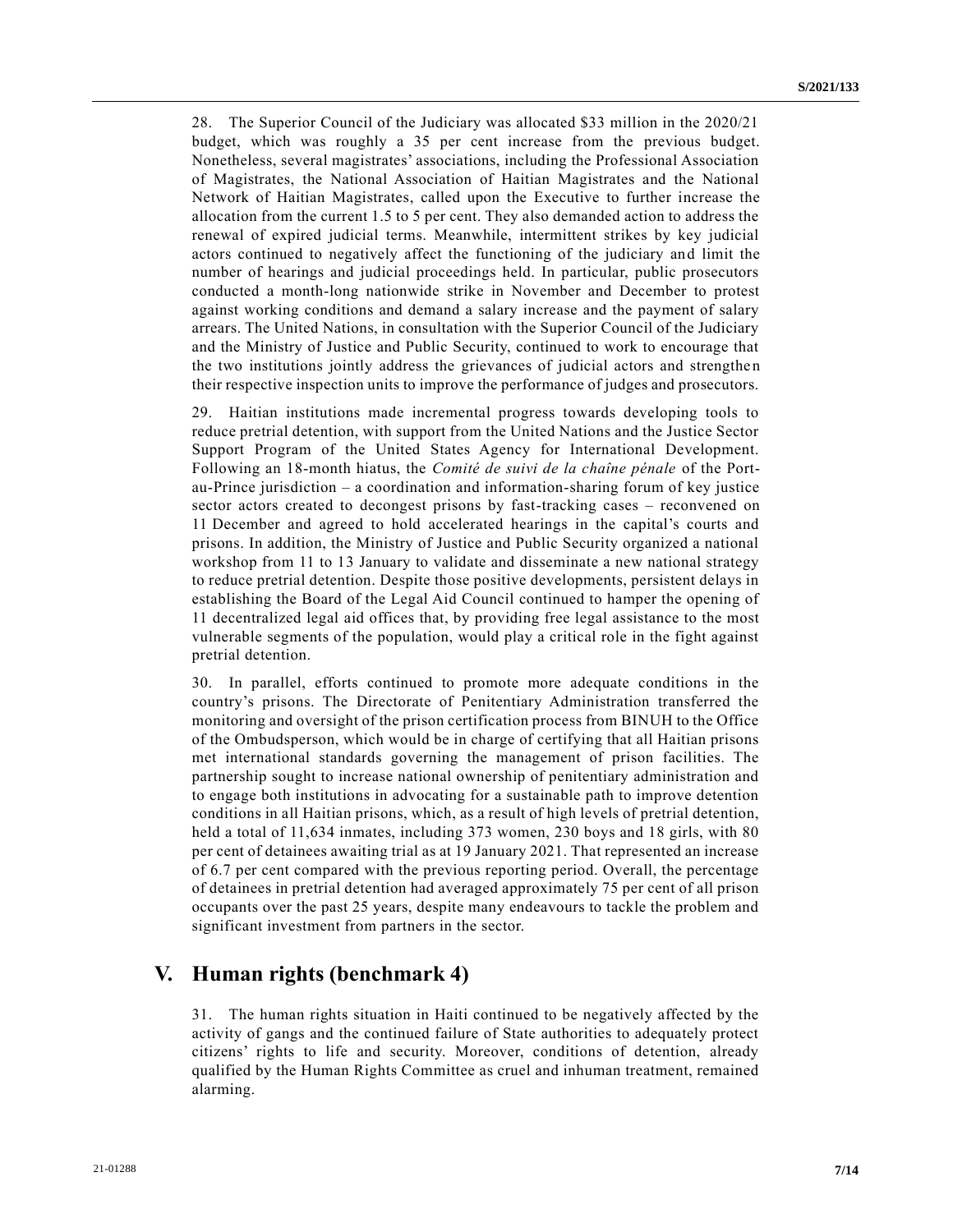32. The mission documented the ongoing occurrence of human rights violations and abuses, primarily in the context of gang violence in the metropolitan area of Port-au-Prince. BINUH observed an increase in human rights abuses, mainly related to kidnappings by gangs. Between 1 September 2020 and 31 January 2021, BINUH registered 337 alleged human rights abuses attributed to gang members and unidentified armed men, among them 63 killings (including those of 2 women and 3 boys), 44 injuries (including 4 women), 15 rapes (all women) and 215 kidnappings (including 32 women, 8 boys and 9 girls). That represented a 95.9 per cent increase compared with the previous reporting period. All segments of the population had been targeted, exposing the difficulties faced by law enforcement in protecting the lives and security of the Haitian people. The kidnapping, rape and murder of a 21-year-old high school student from Port-au-Prince, sparked large protests throughout the country as citizens demanded that the Government of Haiti protect its population.

33. Gang violence continued to affect entire communities, preventing them from the full enjoyment of human rights such as food, housing, health and education. For instance, in the Bel-Air neighbourhood of Port-au-Prince, schools, health centres and shops remained closed, while 407 households displaced from the area as from in August 2020 were still unwilling or unable to return to their homes owing to gang clashes and reprisals against the general population. The lack of protection by the State, including the lack of accountability for human rights abuses committed by prominent gang members, especially those who were already the subject of national police warrants, such as Jimmy "Barbecue" Cherizier, fuelled the recurring cycle of violence. Cherizier, who was suspected in the emblematic cases of the Grand Ravine (2017), La Saline (2018) and Bel-Air (2019) massacres, had eluded several arrest attempts made during police operations in Port-au-Prince (West Department) and remained at large despite continuing domestic and international appeals for justice.

34. The lack of accountability for human rights violations committed by law enforcement officials also persisted. From 1 September 2020 to 31 January 2021, BINUH documented 81 human rights violations by officers of the Haitian National Police, resulting in 12 people killed (including 1 girl) and 25 injured (including 2 women). That represented a 12.3 per cent decrease compared with the previous reporting period. The General Inspectorate of the Haitian National Police opened 122 investigations into alleged acts of misconduct by police officers, 22 of which were later closed, leading to the adoption of administrative sanctions in 16 cases, of which 4 were transmitted to judicial authorities. Moreover, the General Inspectorate investigated 68 additional violations related to incidents that occurred prior to the period covered by the present report. In 14 instances, it recommended sanctions. Notably, only two of those cases were transmitted to judicial authorities. Finally, the continued lack of action by law enforcement officials and judicial authorities to investigate serious crimes and establish accountability and the lack of public trust in those institutions contributed to practices of so-called popular justice. From 1 September 2020 to 31 January 2021, BINUH documented 20 cases of lynching, none of which had been investigated to date.

35. Efforts also continued to seek accountability for the murder of Monferrier Dorval, the slain president of the Port-au-Prince Bar Association, whose case was transferred to an investigative judge on 17 September. The shocking disappearance of crime-scene evidence from the premises of the Port-au-Prince Tribunal of First Instance in early October sparked public outrage and highlighted the need to dedicate adequate resources to the ongoing investigation, including to protect it from thirdparty interference. The Special Rapporteur on the independence of judges and lawyers sent a letter to the Government on 20 November to share his concerns about the case, including both the aforementioned theft and a 13 November attack on the car of the investigating judge.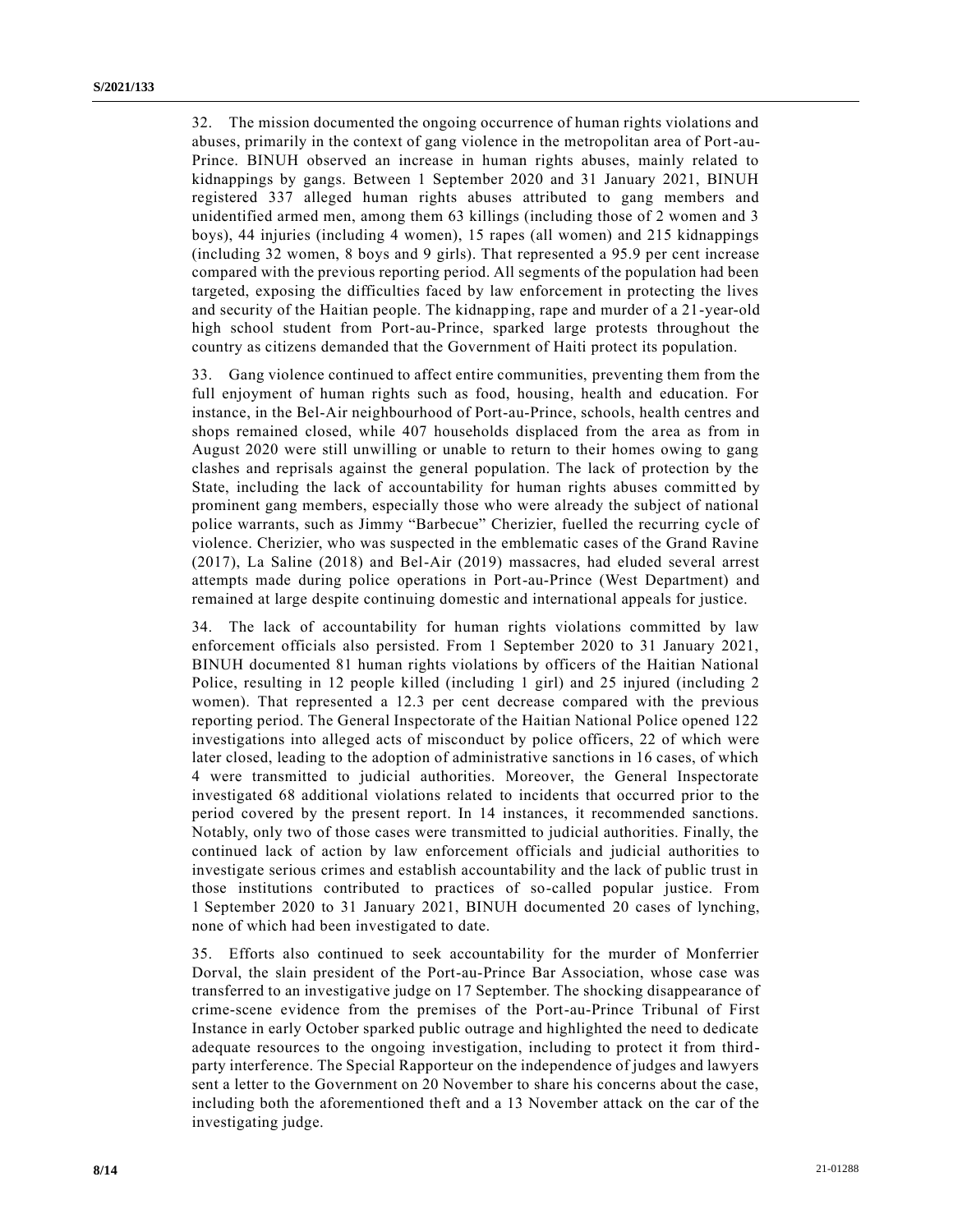36. As mentioned above, conditions of detention remained very concerning, despite sustained efforts by stakeholders to improve them. Detainees were kept in extremely overcrowded and unsanitary cells for up to 23 hours per day, had restricted or no access to health care and were given food of limited quantity and inadequate nutritional quality. From 1 September 2020 to 15 January 2021, 47 persons died in detention, a 2.1 per cent increase compared to the previous reporting period. The deaths resulted mainly from diseases the inmates contracted while in the custody of the State, for which they did not receive adequate care. BINUH notes that the responsible authorities failed to systematically organize the transportation of persons in pretrial detention to the location of their hearing, effectively denying them the right to be tried within a reasonable time. As mentioned above, the lack of improvement regarding the large number of persons held in pretrial detention is highly concerning, notably in its violation of the right to be presumed innocent until proven guilty.

37. In November, the Office of the Ombudsperson, the national human rights institution, adopted its operational plan for the period 2020–2021, a document that was prepared with mission support. BINUH also provided training to the Inter-Ministerial Committee on Human Rights, which was tasked with the coordination of human rights-related policies, to ensure better follow-up and coordination in the implementation of human rights recommendations. However, the Executive had yet to adopt the national action plan on human rights endorsed in December 2019 by the Committee. The plan sought to address lasting human rights problems by implementing the recommendations formulated in the context of the Human Rights Council's universal periodic review of Haiti in 2016 and other human rights mechanisms. The adoption of the plan had been requested by the Human Rights Council in 2017, when the mandate of the Independent Expert on Haiti was discontinued. On 2 December 2020, civil society organizations met, with the support from the Office of the United Nations High Commission for Human Rights (OHCHR) and UNFPA, to monitor the State's implementation of the recommendations emanating from the Committee on the Rights of Persons with Disabilities.

38. Finally, civil society and human rights organizations continued to be the target of threats and acts of intimidation because of their struggle for human rights. Between 1 September 2020 and 31 January 2021, the mission documented 13 instances of threats, intimidation and attacks on human rights defenders, journalists, lawyers and judges. With the support of BINUH and the Organization of American States, human rights defenders convened in Port-au-Prince and Cap-Haïtien on 8 and 9 December in the context of International Human Rights Defenders Day to elaborate a legal framework for the protection of human rights defenders.

## **VI. Unemployment, youth and other vulnerable groups (benchmark 5)**

39. The impact of political instability and the COVID-19 pandemic on the Haitian economy will be long-lasting. The Economic Commission for Latin America and the Caribbean estimates that the country's gross domestic product (GDP) contracted by 3 per cent in 2020, and it projects a timid recovery in 2021, provided a number of economic initiatives are implemented. Production in the country's export-oriented garment and apparel sector, which represents about 90 per cent of total exports and constitutes the largest provider of formal sector jobs, is estimated to have declined by 16 per cent during the 2020/21 fiscal year. On the other hand, remittances from the diaspora increased. Nevertheless, because of subdued economic activity and rising inflation – estimated at 22.8 per cent on average during the 2019/20 fiscal year, revenues declined, while expenditures increased owing to COVID-19-related social spending, resulting in a fiscal deficit of about 3 per cent of GDP.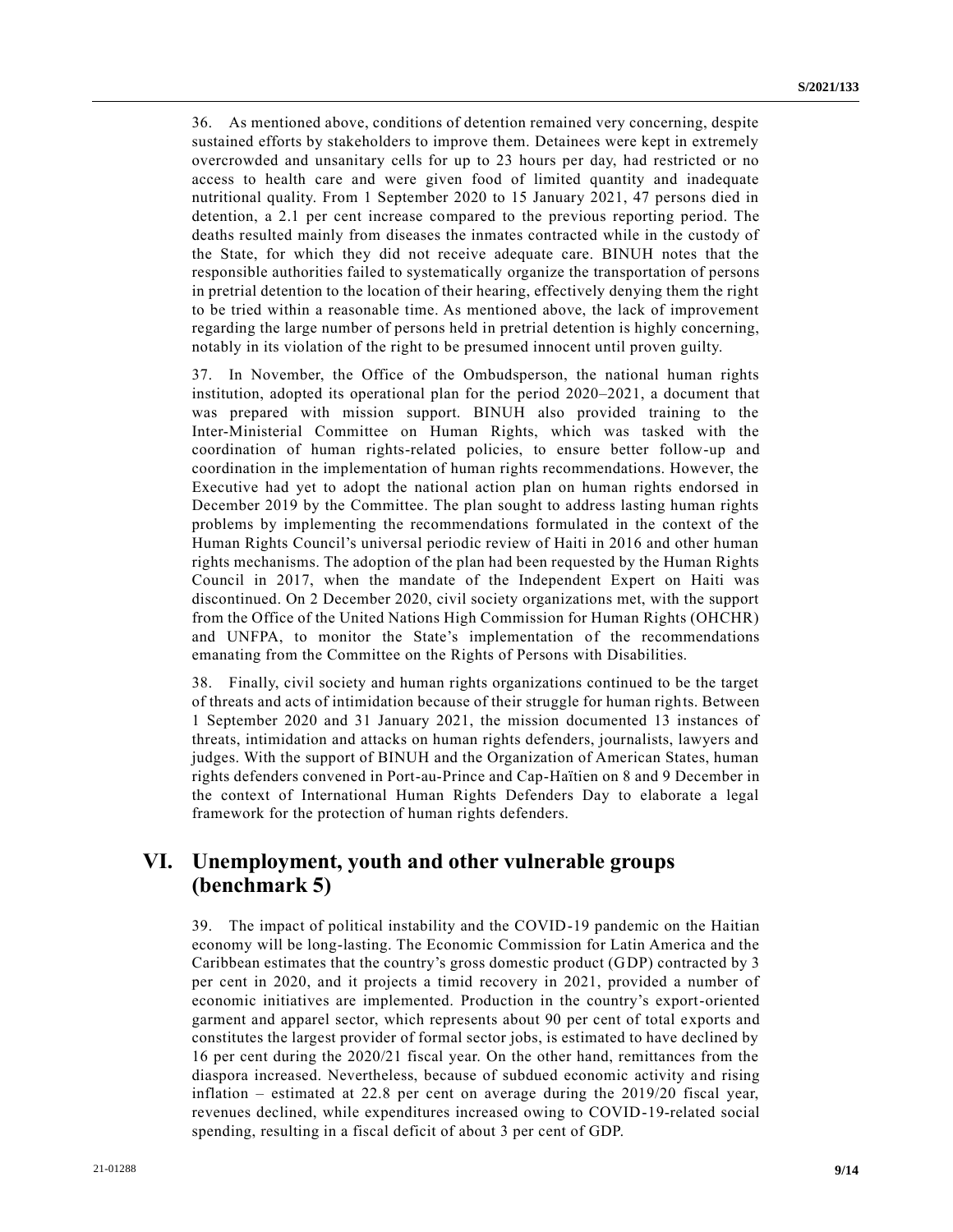40. To counteract the deteriorating economic situation, the Government implemented a series of policies to stave off the rapid depreciation of the Haitian gourde, which resulted in the appreciation of the gourde by 13.6 per cent against the United States dollar by the end of the fiscal year in September 2020. That rapid rise in the valuation of the national currency had a negative impact on many exportoriented businesses, as well as on international intergovernmental and non-governmental organizations that received their budgets in dollars.

41. In the lead-up to the adoption of the 2020–2021 national budget, the Prime Minister announced several government priorities, including economic diversification and acceleration of growth, support to small- and medium-sized enterprises and job creation. The United Nations, at the request of the Government, and working closely with the European Union, contributed through an evaluation of the socioeconomic impact of COVID-19, building in particular on six thematic surveys conducted between April and December 2020 with support from the United Nations country team. That complementary evaluation should contribute to the implementation of the Government's 3-year, \$4.87 billion post-COVID-19 economic recovery plan, which aimed to stabilize the country's macroeconomic framework and create conditions for both a resumption of economic growth and the fostering of the population's welfare through job creation and the development of sectoral policies and action plans for a more resilient, fairer and greener recovery.

42. To contribute to the country's economic stabilization, the United Nations sought to create employment opportunities, especially for women and young people, and to enhance rural livelihoods. Interventions centred on vocational training, including for girls; support to food value chains and the training of rural women entrepreneurs; and awareness-raising related to climate change. United Nations activities used labourintensive approaches, for example, road construction and rehabilitation in the Artibonite and Centre Departments through which UNOPS generated over 40,000 days of work in 2020. At the policy level, the Food and Agriculture Organization of the United Nations (FAO) advocated for the adoption of the country's national policy and strategy for food sovereignty, food security and nutrition. That policy aimed to stimulate agricultural growth and agribusiness to help reduce poverty; revitalize job creation, economic growth and investment in the agro-food industry; and create sustainable communities. If adopted and implemented, the policy would help to establish more conducive conditions for the development of value chains and better rural employment opportunities.

43. In line with government priorities, contributing to economic transformation is a key aim of the integrated strategic framework. Using its convening power, the United Nations in Haiti is engaging with key stakeholders, including the public and private sector, civil society and development partners, as well as international financial institutions and leading Haitian economists, as part of a longer-term policy effort to unlock the potential for private sector development. During the first edition of the "sustainable development week", organized by the Government, with supp ort from the United Nations Resident Coordinator's Office, between 1 and 3 December 2020 on the theme of Sustainable Development Goal 17 (partnerships for the goals), participants examined the challenges facing the business environment and job creation in Haiti.

44. Efforts to advance social protection, another priority of the "One United Nations plan", also continued. Further to the adoption in June 2020 of the national social protection and promotion policy by the Government of Haiti, the United Nations is supporting the design of the corresponding national plan of action. It is also helping to strengthen decentralized institutional capacity to manage social assistance programmes in the South-East Department and, in collaboration with partners, to develop a new nutrition-sensitive social safety net to be tentatively rolled out in 2021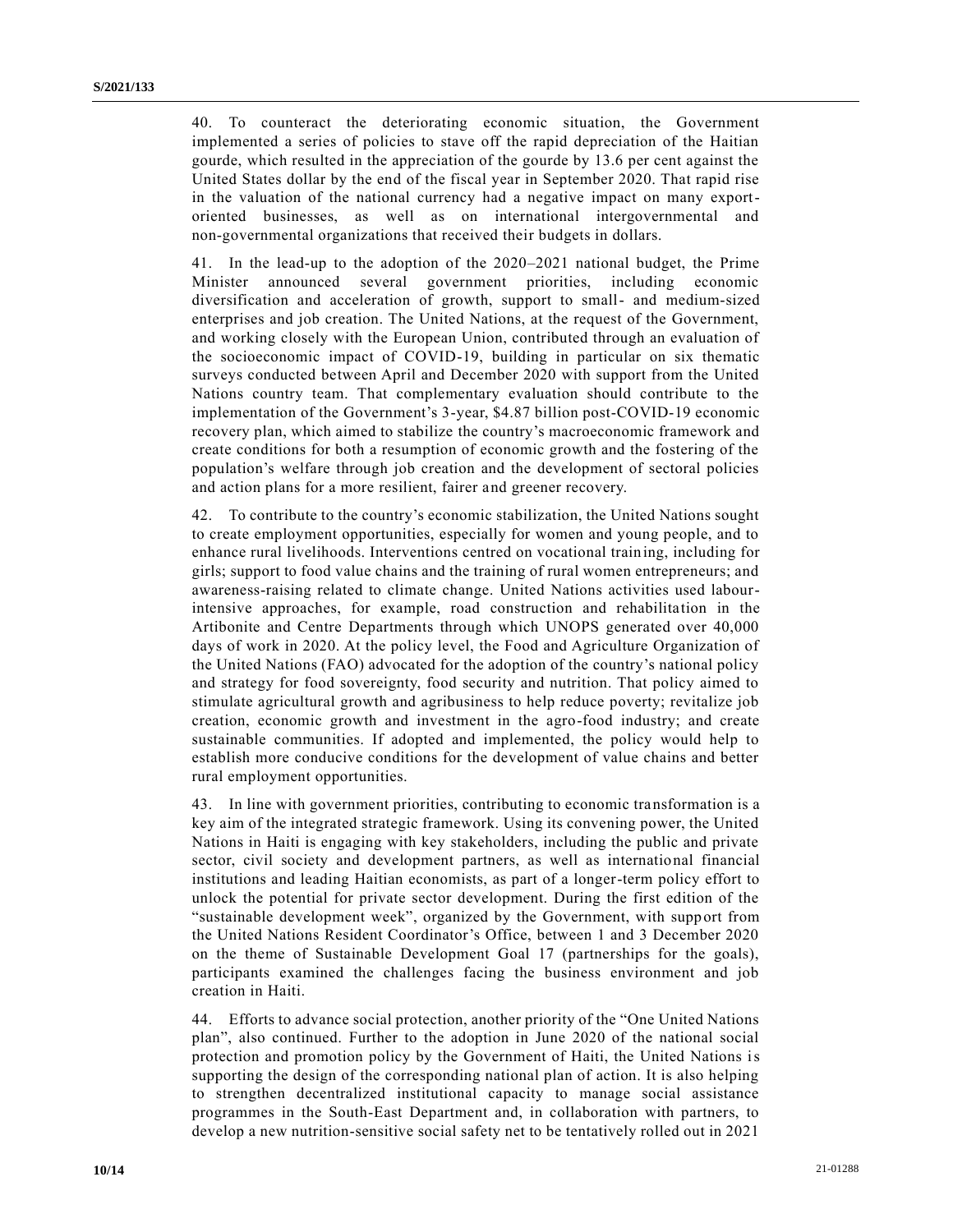in the Grand'Anse Department. Other ongoing resilience-building activities included the restoration of productive agricultural assets for food-insecure households through the distribution of horticulture kits, the provision of small livestock, the supply of veterinary services and the creation of green jobs – particularly in the field of agroecology and waste management.

#### **VII. Basic social service delivery and resilience (benchmark 6)**

45. The worsening economic situation, fluctuations in the value of the Haitian gourde, lower-than-average agricultural output and continuing insecurity combined to undermine progress towards development and exacerbate an already concerning humanitarian situation. According to the 2021 Haiti Humanitarian Needs Overview, to be published in March 2021, 4.4 million people were expected to require humanitarian assistance during the course of the year. To address those needs, the 2021–2022 Humanitarian Response Plan, to be launched in early March, was to target 1.5 million of the most vulnerable people in 65 out of 146 communes. A budget of \$235.6 million would be required for the response. Most humanitarian needs in Haiti are chronic and due to development deficits. The operationalization of the humanitarian/development/peace nexus is therefore of paramount importance to reduce risks and vulnerabilities that engender humanitarian needs.

46. Reflecting the adverse humanitarian situation, food insecurity and malnutrition rates rose over the past year. Inflation, low crop yield due to below-normal rainfall and restrictions related to the COVID-19 pandemic affected the purchasing power of the poorest households and their ability to have access to food, although the cost of food decreased somewhat in the months prior to the present report owing to the depreciation of the United States dollar against the Haitian gourde. Nevertheless, an updated Integrated Food Security Phase Classification analysis showed that some 4 million people were affected by acute food insecurity between August 2020 and February 2021. Malnutrition among children also remained a major concern, with 2.1 per cent of boys and girls in the country facing severe acute malnutrition. In response to those concerning trends, the World Food Programme initiated two large emergency assistance projects funded by the Government of Haiti, with support from the Inter-American Development Bank and the World Bank, to assist approximately 750,000 vulnerable people affected by the COVID-19 crisis with cash transfers and food rations.

47. The protests of 2019 and 2020 continued to affect the education sector. Since the official relaunch of the new school year in August 2020, approximately 30 per cent of students, more than 750,000 girls and boys, had not returned to school. That exacerbated the impact of the 2019/20 "lost" school year, when about 4 million children across Haiti were unable to attend school owing to extensive school closures resulting from the *peyi lok* period of civil unrest, as well as measures related to COVID-19 and insecurity due to gang activities. Absences from school impact children's access to food through school feeding programmes. Furthermore, being out of school increases protection concerns for children, exposing them to increased risks of sexual violence and early pregnancy.

48. Protection risks also persisted for Haitian migrants. Some 1,444 Haitian migrants were repatriated to Haiti from other Caribbean and Latin American countries between 1 June 2020 and 17 January 2021. In addition, 185,590 Haitian migrants voluntarily returned from the Dominican Republic between the beginning of the COVID-19 crisis in March 2020 and 1 November. Returns had nearly tripled since 2019, owing mainly to the loss of jobs in the tourism, agriculture and construction sectors in the Dominican Republic. As most people cross the border at any of the 100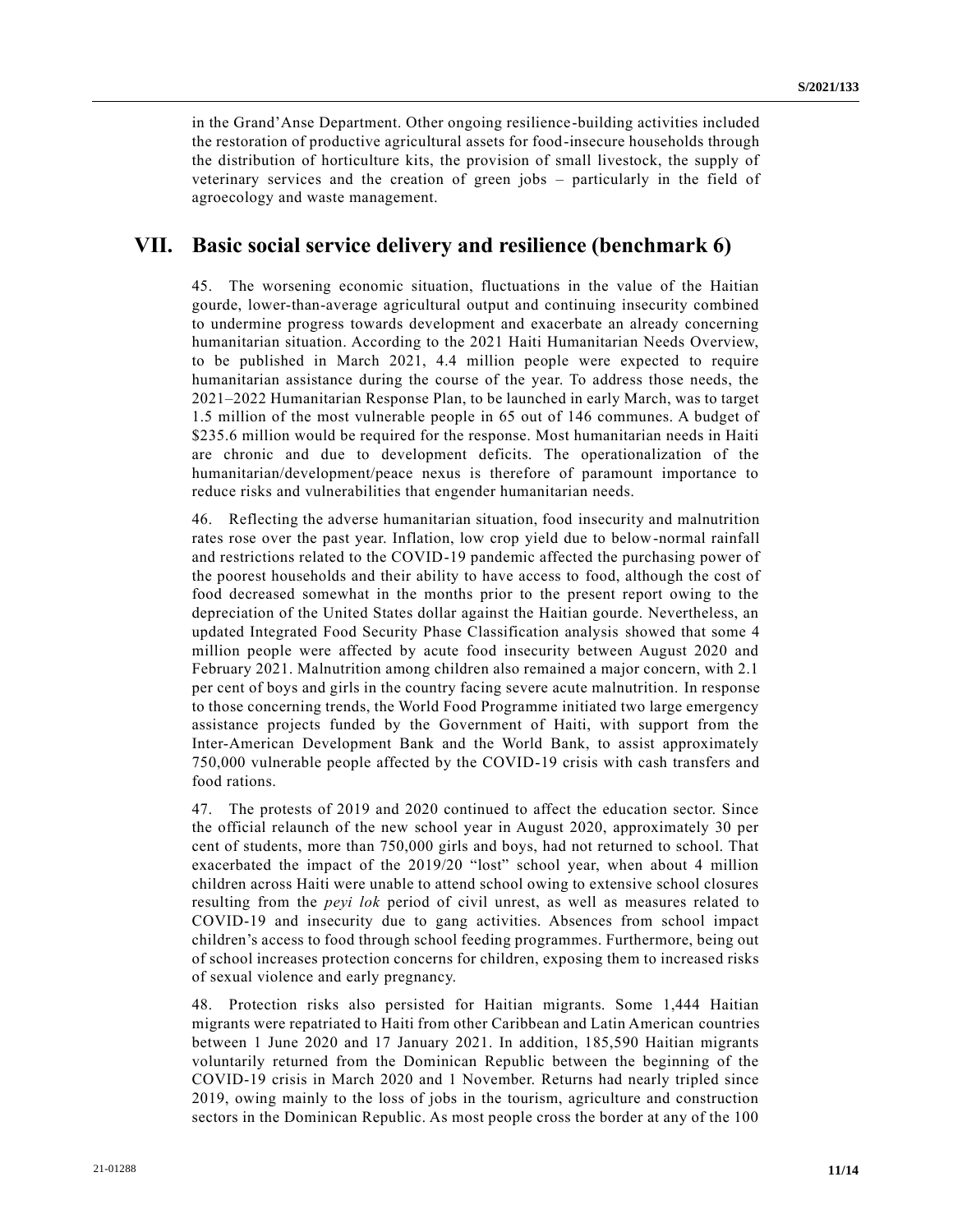informal crossing points, not only are they exposed to higher risks of contracting and transmitting the COVID-19 virus, but women and children are also at greater risk of trafficking and other abuses.

49. The direct health impact of COVID-19 in Haiti had so far been moderate, and the country had been spared from the alarming scenarios that had been projected during the early days of the outbreak. To prepare the country for future increases in COVID-19 transmission rates, the Government, through the Ministry of Public Health and Population, continued to scale up national and departmental surveillance capacities with the support of the Pan American Health Organization/World Health Organization and of the United Nations Children's Fund (UNICEF) for communications and sensitization.

50. The pandemic had disrupted non-COVID-19-related health care, as seen in the sharp decrease in the availability and use of essential health services. Gaps in preventative child health care and nutrition services had also been observed.

51. It has been two years since the last confirmed case of cholera was recorded in Haiti, in early February 2019. Last year, only 81 suspected cases of cholera were reported by the Ministry of Public Health and Population, all of which were negative. The United Nations has reinforced Haiti's health, epidemiological and emergency response capacity, which has had a positive impact on the Government's ability to respond to all infectious diseases more effectively. In addition, the United Nations has launched and expanded a community-driven programme to provide meaningful material support to the communities hardest hit by cholera throughout Haiti. The programme is operating in 25 communities, with plans to almost double the number of sites in 2021.

## **VIII. Sexual exploitation and abuse**

52. BINUH received one new allegation of sexual exploitation during the period up to 31 January 2021, dating from the deployment of the United Nations Stabilization Mission in Haiti in the country. The allegation was currently under investigation.

53. Efforts are ongoing to address the health and educational needs of children born from sexual exploitation and abuse through funding made available by the United Nations Central Emergency Response Fund and resource mobilization within the United Nations system in Haiti. Focus groups with the victims, organiz ed by the Association of Volunteers in International Service Foundation, a non-governmental implementing partner, had resumed in the West and South Departments despite security and COVID-19-related movement restrictions. In October 2020, a dedicated system-wide coordinator on protection from sexual exploitation and abuse began working in the office of the Resident Coordinator and Humanitarian Coordinator. Furthermore, the now-revitalized network on protection from sexual exploitation and abuse was to resume its support to the Haitian national human rights institution complaint and referral mechanism.

## **IX. Observations**

54. The year 2021 offers the leadership of Haiti the opportunity to end the country's troubling period of rule by decree, restore its democracy and reinforce long-term stability. The successful conduct of the various electoral processes scheduled to take place over the course of the next 10 months, along with the prospect of a peaceful transfer of presidential power to a duly elected successor, would greatly contribute to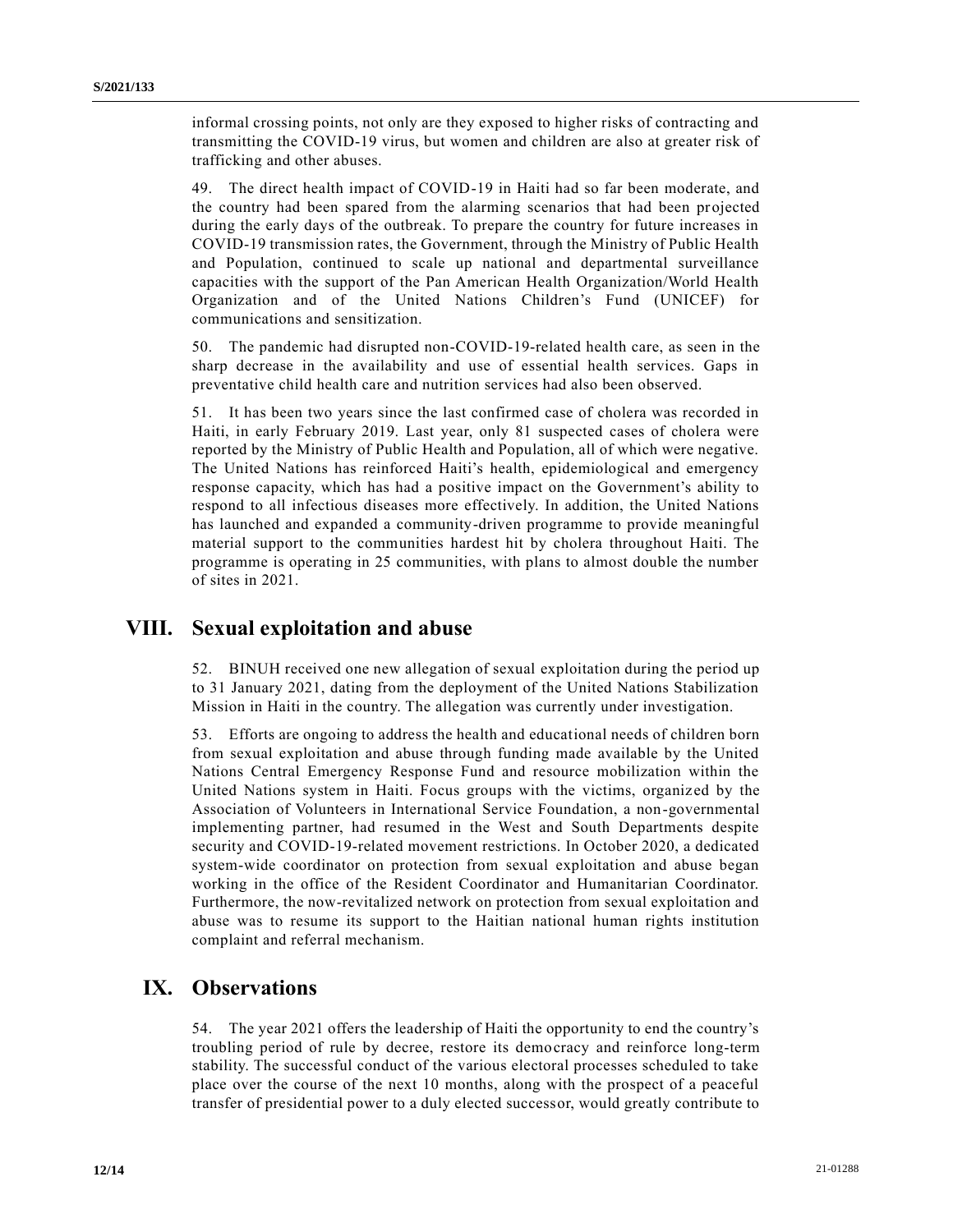placing the people of Haiti more firmly on the path to sustainable development and improved economic prospects.

55. It would behove both the country's leaders and its citizens to commit to building consensus so that, in 2021, the constitutional referendum, overdue legislative and presidential elections and delayed municipal and local polls can take place in an orderly and peaceful manner. The perennially fraught political dynamics of Haiti and its currently difficult socioeconomic context call for maximum flexibility and the forging of difficult compromises in order to build a constructive consensus. With both the stakes and the risks high, this watershed moment requires statesmanship, leadership and restraint from across the political spectrum.

56. I therefore encourage national authorities, political actors and all Haitians to work together constructively to ensure the successful conduct of those successive polls. I further call upon the Government, as well as on the international donor community, to urgently prioritize resources aimed at organizing those elections in a peaceful environment and increasing both voter confidence and participation.

57. With electoral deadlines fast approaching, I encourage the national authoritie s to spare no effort to surmount the logistical challenges, particularly with regard to the citizen registration process. I further urge the authorities to use the opportunity of the upcoming calendar of electoral events to ensure that the voices of women and young people are heard, their concerns addressed and their contribution to the country's stability and development duly considered. An inclusive and participatory constitutional referendum would positively influence the conduct of subsequent elections.

58. As formally requested by the Government of Haiti, the United Nations will continue to assist in and support the implementation of its proposed 2021 electoral calendar. Concurrently, Special Representative La Lime will continue to exercise her good offices with the Government, political leaders, representatives of civil society, including women's organizations, and other stakeholders to promote dialogue and foster the necessary conditions for a peaceful democratic renewal of the country's executive and legislative branches of government and local governance structures.

59. Improvements in public safety, accomplished in accordance with the rule of law, will also be critical as Haiti prepares for the polls. The rise in violence and major crime trends observed over the past year are particularly worrisome as they threaten the democratic process. While acknowledging the Government's ongoing efforts to address criminality, I urge national authorities to not eschew the pursuit of a comprehensive and sustainable longer-term strategy to address the social, economic and other root causes of the gang phenomenon and violence in Haiti. This should be aligned with ongoing efforts by the Haitian authorities in establishing a comprehensive national weapons and ammunition management framework in accordance with relevant international arms control instruments, standards and guidelines.

The rule of law has an essential function to regain and strengthen trust and confidence in government and State institutions as part of the social contract between the State and populations. As Haiti enters this important year, I encourage national authorities to increase their focus on essential justice reforms, including their capacity to investigate and prosecute serious crimes, as impunity and the lack of accountability for such crimes constitute a fundamental driver of instability in the country and perpetuate public distrust of State institutions.

61. The lack of progress in the investigation of the August 2020 assassination of Monferrier Dorval and the lack of accountability for individuals suspected of having directly participated in human rights violations and abuses, such as Jimmy Cherizier, are disconcerting. Concrete action to protect citizens from violence through effective policing and judicial engagement, including by tackling impunity and improving